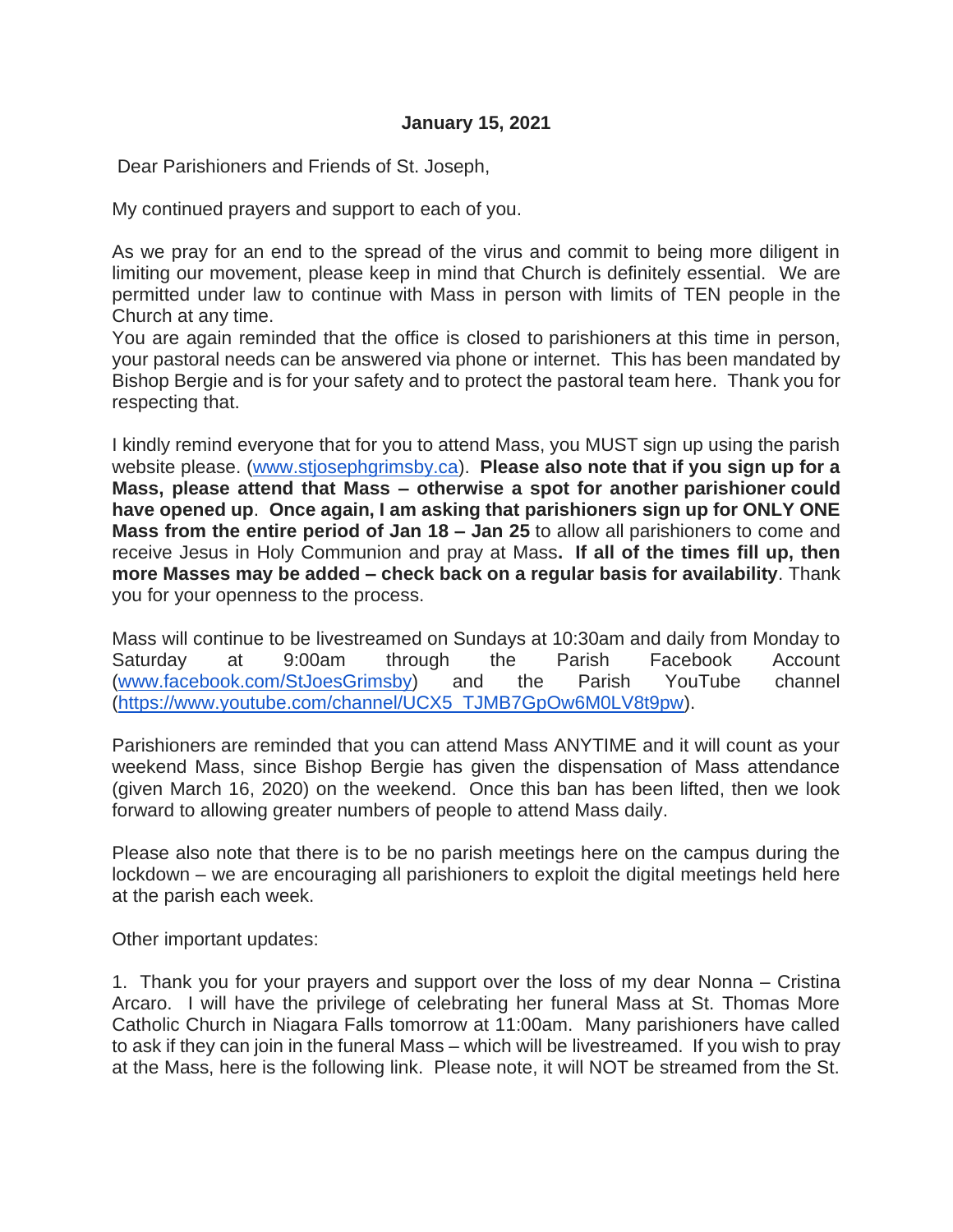Joseph Parish Facebook page – you need to use this link from St. Thomas More instead: [https://www.youtube.com/watch?v=mv68QPqQPX0&feature=youtu.be](https://www.youtube.com/watch?v=mv68QPqQPX0&feature=youtu.be&fbclid=IwAR1aHSUR9qbUfhrDmjMET5mF6b_AWf8Qwa2MN3XYlP4hfXHYpn_WGJJcWag)

On behalf of my family, we thank you for your prayers, love, and kind words. Eternal rest grant unto her O Lord, and let perpetual light shine upon her. May Nonna rest in peace. Amen,

2. Bishop Bergie has asked that I, as Diocesan Vocations Director, would be willing to provide a rectory billet for one of our seminarians here at St. Joseph since St. Peter's Seminary is currently closed due to the pandemic. Of course, I have agreed. Yohander Sanchez will be moving into our parish beginning Wednesday January 20<sup>th</sup> and will be staying here in the rectory for the near future. He is a fine man and I think you will all enjoy his presence in the parish. He will be continuing his studies online and will be joining us for Mass. Please introduce yourself and make him feel welcome while he continues his studies for the priesthood for our great Diocese. Welcome and God bless Yohander!

3. We will host another ST. JOSEPH PARISH SUPERBOWL SQUARES fundraiser to support our youth of the parish who will participate in the World Youth Day with Pope Francis in Lisbon, Portugal in 2023. The Superbowl takes place on Sunday February  $7<sup>th</sup>$ . Squares can be purchased for \$25 a square. There are 100 squares.

Squares can be purchased with the priest when you attend Mass over the weekend, through emailing the parish office at sirc.grimsby@cogeco.net or by calling the parish office 905-945-2661. Payments can be made in an envelope at Mass, or through etransfer to [myparishgift@gmail.com](mailto:myparishgift@gmail.com) **but please state on the memo line must read SUPERBOWL** (so we do not think it is your regular parish offering for the week).

SUPERBOWL SQUARES rules are as follows.

## **THE NUMBERS FOR THE FOOTBALL SQUARES WILL BE SELECTED WHEN THE GRID IS FILLED.**

## **How it works:**

Once all the squares have been selected, we will randomly pick numbers from 0-9 for each team in the Super Bowl, and assign that number to a particular row or column. These numbers represent the last number in the score of each team. We are still awaiting the two teams that will be in the Superbowl this year (hopefully the Buffalo Bills are one of those teams!  $\circled{e}$  This yea. If the score is AFC Team 17 – NFC Team 14, then the winning square is the one with an AFC Team number of 7, and an NFC Team number of 4.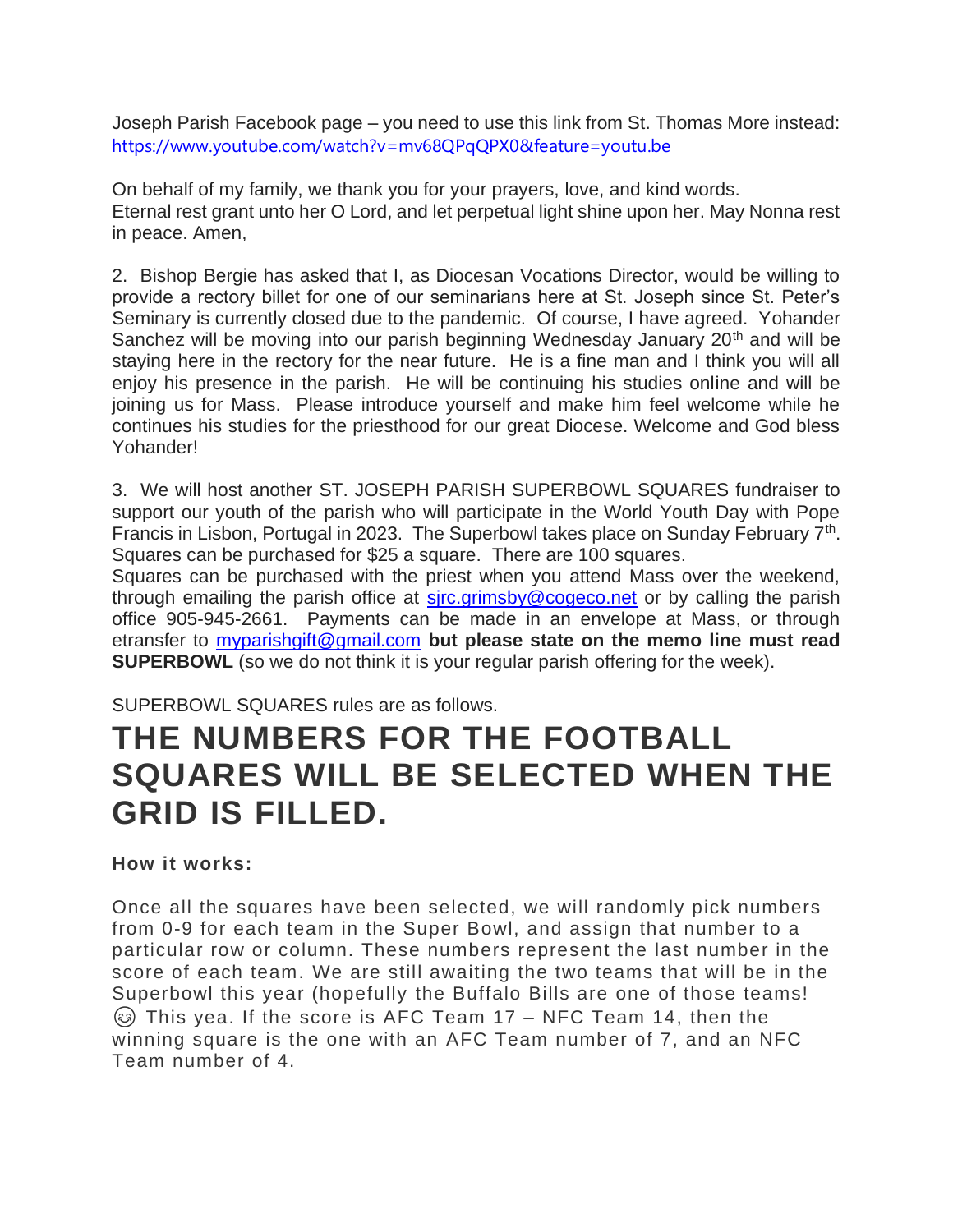There are 100 squares. Each square cost \$25. The total prize will be \$2,500 once all squares are sold. Since this is a Fund Raiser, 50% of the proceeds will go to the World Youth Day Fundraiser Project, and the other 50% will be distributed among the Users with the Winning Square.

To win – you do not need to know anything about football at all – it is all luck of the draw. Once the grid is filled and all 100 squares are purchased – the draw will be taken.

The winning squares correspond to the score of the game at the end of the  $1<sup>st</sup>$  quarter, halftime,  $3<sup>rd</sup>$  quarter and then the final score. The neighbouring squares (above, below, left, and right) will also give a cash prize as well.

Winners will be as follows.

End of 1<sup>st</sup> quarter – winning square \$75 (neighbouring squares win \$25 each)

Halftime – winning square \$100 (neighbouring squares win \$50 each)

End of  $3^{rd}$  quarter – winning square \$75 (neighbouring squares win \$25 each)

Final Score – winning square \$300 (neighbouring squares win \$75 each)

Do not miss your chance to participate in this fun activity which also funds a great cause!

4. Jody Robertson, our Evangelization Minister, will be organizing a fun and spiritual pilgrimage experience which we can do from our homes and neighbourhoods called the St. Francis Way! The St Francis Way takes you 503 km through an ancient Roman road from Florence to the Vatican, following in the footsteps of Saint Francis across the peaceful Italian countryside. Join us as we embark on a virtual journey to retrace his steps.

Register as a team (4), whole family or individually (will be assigned a team) and start on your way. Check-in weekly and update your distance travelled so that we can share with fellow participants and watch as you progress closer to Rome. While we cannot all gather to walk together, this is a great opportunity to stay fit and socially engage while being socially distanced. Upon registration you will receive complete details regarding how the walk will go. Join fellow parishioners in this fun adventure as we explore the life of a Saint by foot! For more information, see the parish website and find the poster attached here. To register contact the parish office.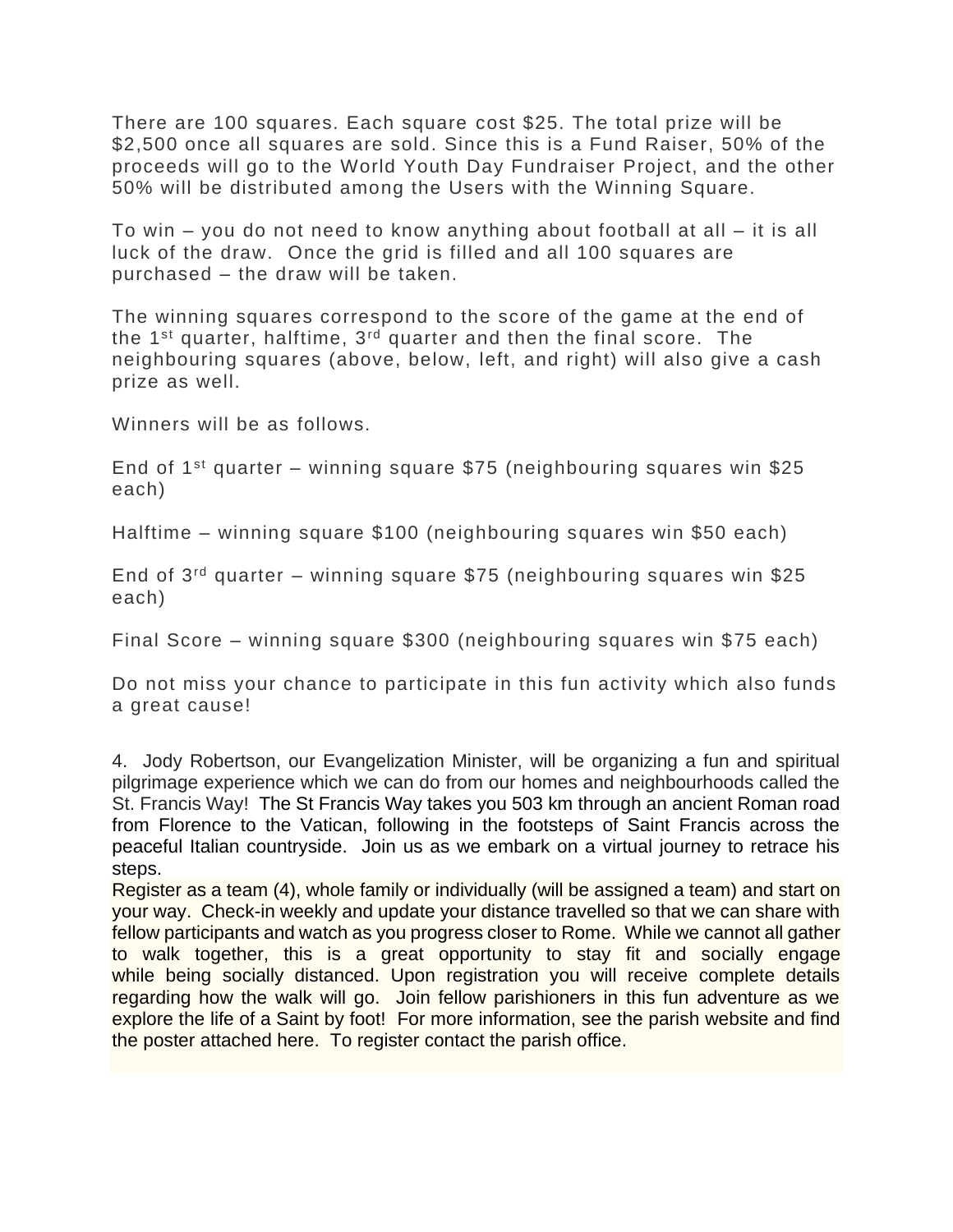5. Our parish Children's Liturgy & Little Spirits has gone digital. Check out the parish website or the parish YouTube channel for the links to videos to enhance faith at home for our young children.

6. If your son or daughter attends Public or Private school and is need of receiving the Sacraments this year, please contact the parish office. Classes will begin next week. Samantha Pellegrino, our parish Catechist will be leading these sessions with the youth of our parish.

7. Join our SECOND ALPHA session beginning Wednesday January 20<sup>th</sup> and will run through March 31<sup>st</sup>. To register visit the parish website – click on "Get Involved" and scroll to the bottom. Join us for ALPHA – it is a game changer!

8. Please continue to remember the parish regarding financial giving. We rely on your weekly contributions to sustain and build the kingdom of God in our parish. You can drop your offerings off in the boxes following Mass this weekend, drop it off in the outside mailbox, bring it to the parish office all week, or through the etransfer option – [myparishgift@gmail.com.](mailto:myparishgift@gmail.com) Thank you in advance to those families who continue to sustain our parish through their contributions.

9. You will notice that heat has returned to our parish as we installed the new Heating and Air Conditioning units this week (with final tweaks to take place this week). **This project will cost the parish \$120,000** and your generosity is required to meet these costs. Thank you to those who have already stepped up and made donations – to date, we have **currently raised \$30,920 towards the total**. I am asking all parishioners to contribute significantly to this project since we all expect a warm church in the winter and cool church in the summer months. The old units, original to this church building, lasted us 25 years – and for those of us who are homeowners, we know that we certainly 'soaked' every ounce of life out of them. As you make your contribution, please write **"HEATING / AIR"** on the front of your envelope or in the memo line of an etransfer [\(myparishgift@gmail.com\)](mailto:myparishgift@gmail.com) and those funds will be counted towards your tax receipt for the end of the year. Special envelopes will be available to pick up for this project next weekend. Thank you in advance for your assistance.

10. 2021 envelopes are available for pickup in the foyer of the Church. Please pick up your envelopes for the new year which begins the end of November.

11. 2020 tax receipts are now available for pickup in the foyer of the Church. Thank you for your generosity in supporting the parish this past year.

12. The parish website continues to help so many  $-$  visit [www.stjosephgrimsby.ca](http://www.stjosephgrimsby.ca/)  $-$  and our social media accounts to help enhance your faith. Also please continue to look at the parish YouTube channel for daily updates.

Facebook - <https://www.facebook.com/StJoesGrimsby/> Instagram - <https://www.instagram.com/stjoesgrimsby/>